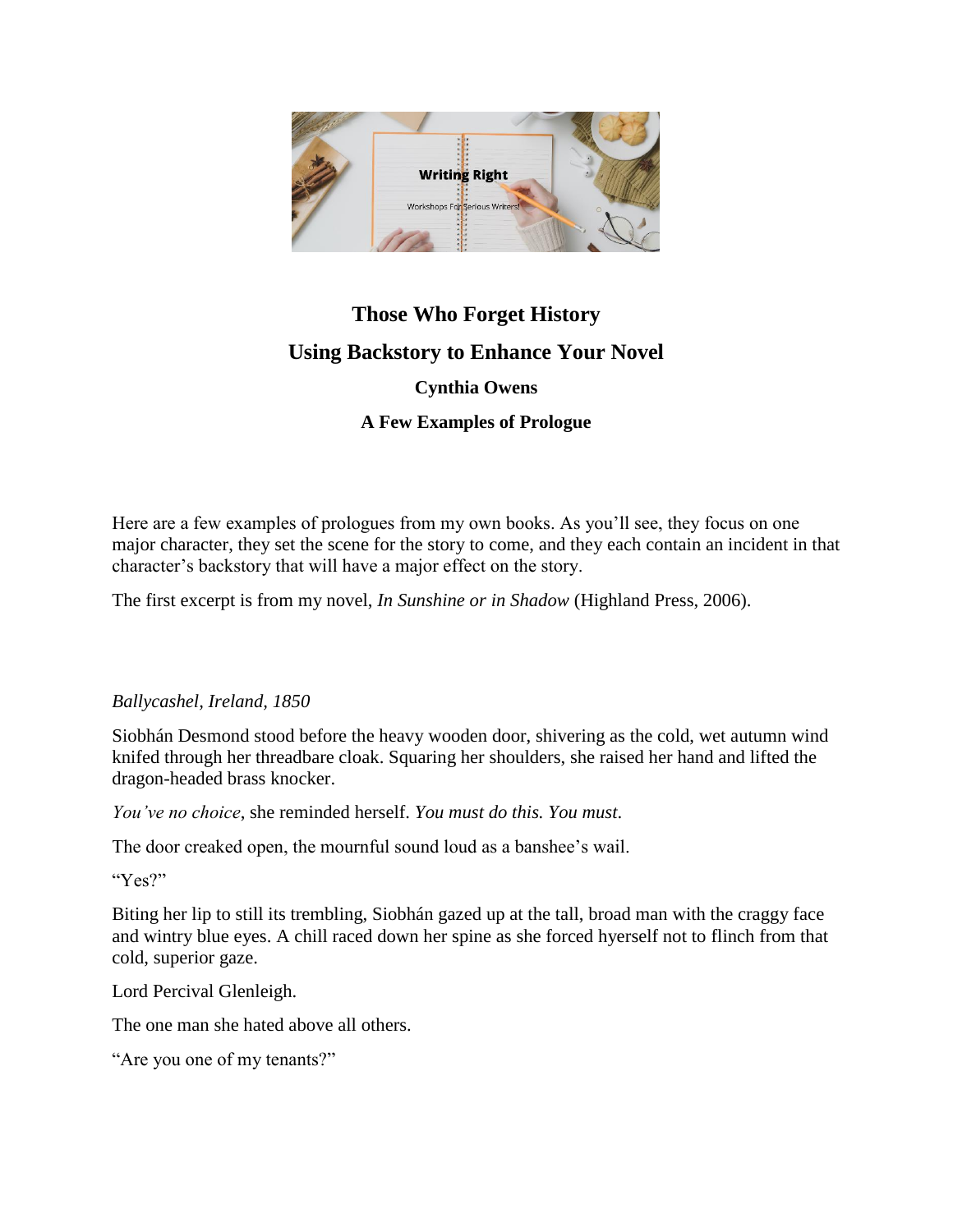He didn't know her. She, her mother and father and their grandparents before them, had all been his family's tenants, yet not a spark of recognition flared in his icy gaze.

"Aye, Your Honor. My name's Siobhán Desmond, sir."

"Desmond? I don't recall the name. But no matter. One cannot keep track of all one's tenants. Well, get on with it then, Shi...vaun. What is it you want?"

Siobhán swallowed against the surge of hatred boiling in her throat. *Remember Ashleen*. She would do anything even beg scraps from this repulsive man if it meant her daughter would survive.

"I-I'm after lookin' for work, sir," she murmu8red, her head lowered, her voice barely audible. "Tis desperate I am. The money's run out, and 'tis all I can do to keep body and soul together. I've knowledge of cooking and cleaning, and I make lovely lace. I did go to the servants' entrance first, but no one was there. Please, sir, I'll do anything—"

Oh, *God*, how she hated the note of pleading that crept into her voice. *Oh, Michael—Ashleen…*

*Forgive me…*

"Come in, then. What did you say your name is? Shi…vaun?"

Siobhán nodded as Glenleigh ushered her into the drawing room. It felt blessedly warm inside, the fire blazing cheerily, the thick carpets soothing her bare, blistered feet. She longed to throw herself onto one of those deep-cushioned brocade sofas and sleep. It would be soft, she knew, and she could pull one of those heavy throws over her shoulders and be warm again…

If Glenleigh would hire her, she could bring these things home…

"So it's work you're seeking, is it?"

"Y-yes, sir. I'll do anything, Your Honor. I can cook and clean and do mending. Just give me a chance…"

He was staring at her, she realized, gooseflesh springing onto her arms and crawling up the back of her neck like a thousand poisonous spiders. A small smile played around his thick lips as his gaze traveled from her face to the pitifully undernourished body barely concealed beneath her worn woolen cloak.

*'Tis the very green of yer eyes, darlin'*, Michael had once told her, his own blue eyes sparkling with love. *But sure, those eyes put Erin's green fields to shame, so they do*. She forced her mind from past to present as she heard Glenleigh's arrogant voice. "Are you clean, madam?"

"I…clean?" For a moment, Siobhán could not understand his words, then all her Irish pride rose up in her. "Aye, 'tis clean I am, Yer Honor. We've not much more than a sliver of soap at home, but…" Her words trailed off as the real meaning of his words hit her.

This evil old man actually thought…wanted—

With his words, all the pain and anguish she and her family had suffered washed over her as if it were yesterday. The hunger. The little ones dying. The evictions.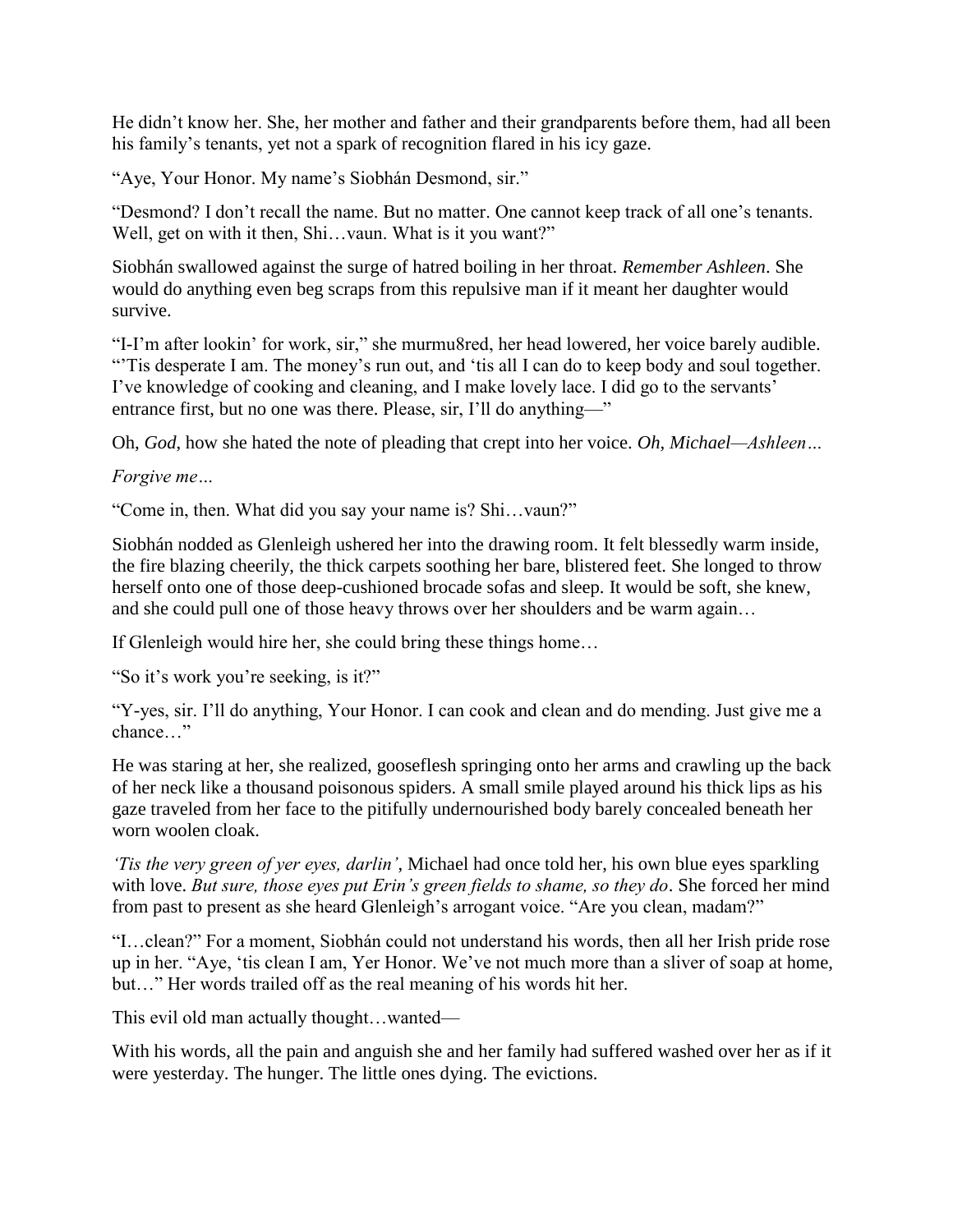And now this man actually thought she would sell herself? To *him*? And for what? A moldy crust of bread? A bag of meal? A banquet served at the enemy's table?

*No*! her mind screamed. She wouldn't—couldn't lower herself to that. No matter what, she would find some other way to keep them all alive.

Wildly, she shook her head, her long, freshly-washed curls bouncing about her shoulders. Yet even as she did, he reached for her, his soft, white gentleman's hands tugging at her cloak.

"Here, now, don't be shy, my dear. If you cooperate, I'm sure I can find some food for you—the servants can't possibly eat everything they prepare. If you'll just come in for a moment—"

"Take your filthy English hands off me!" Was that voice really hers? Furiously, she struggled to free herself. "I'll not be yer whore, Your Honor. I'd not be seellin' meself so cheaply, no if you promised me a banquet in Heaven itself."

"Why, you little Irish bitch!" His fingers biting into her shoulders, he lowered his mouth to hers. Hatred surged in her heart as she twisted in his grasp, frantic to free herself. He rammed his tongue into her mouth and she shuddered with revulsion. A low moan of despair tore from her throat.

Then, just as suddenly as his assault had begun, Lord Percival Glenleigh's hands went slack and a harsh sound gushed from his lips. His eyes bulging, he clutched wildly at his chest. He opened his mouth to speak, but only a strangled gurgle emerged.

Siobhán watched impassively as the mountainous man fell to his knees on the lush Aubusson carpet. She stared in silence at the hand he held out in supplication.

"Please—water," he croaked. "There—on the table—water, damn you!"

Impassively, Siobhán looked from Glenleigh to the sparkling array of decanters and glasses set on an elegant cherry wood table. They were crystal from Waterford, she knew, the best that money could buy.

Money that could have bought food to feed her starving people.

It would be easy, she thought. So easy to fill one of them, to hand it to His Honor. Memories flooded over her—her mother and sisters looking to her for the food that wasn't there, two beloved bodies swinging from the Hanging Tree, her baby sister dying in her arm,

What had Glenleigh ever done for her?

As the master of Ballycashel House feel prostrate on the floor, his struggles stilled, a high, wordless cry rose to Siobhán's lips. It was a cry of rage, of anguish, a mourning cry wrung from the very depths of her tormented soul.

She spun on her bare heels and ran into the dark, salt-sprayed night.

 $f f f$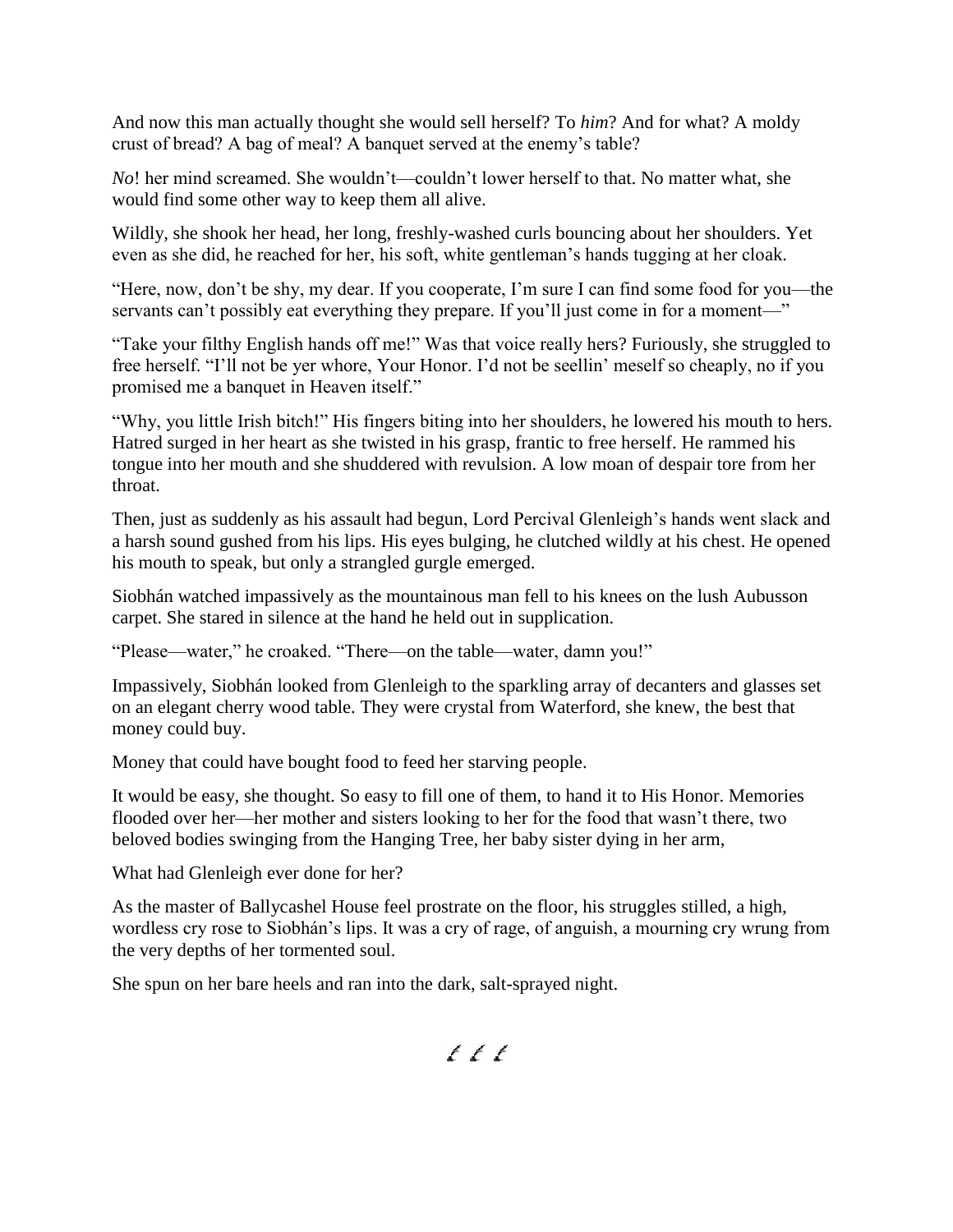The second excerpt is from my novel, *Deceptive Hearts* (Highland Press, 2013).

## *The Atlantic Ocean, Black '47*

The ship *Sally Malone* bucked and groaned and almost upended him. Shane MacDermott halted in his tracks for the fraction of a second it took to steady himself before he scurried down the crowded passageway.

"Easy there, laddie." The gap-toothed old man reached out a bony hand to steady him. "These rough seas'll knock ye off yer feet, sure as the devil."

Intent on his mission, Shane nodded a brief thanks and hurried on, carefully picking his way through the narrow, crowded aisle, one skeletal arm cupped protectively around the dipperful of warm, brackish water.

"All this rolling and tossing does make walking terrible difficult," another woman, one of the strange community that had sprung up in this miserable, stinking hole, commiserated.

Shane barely noticed, and didn't speak. He had to bring the water for Da. Had to help ma dribble the few drops through his parched lips, praying they might just break the terrible fever that held his father in its deathly grip.

His mother looked up at his approach, a smile lighting her haggard face. Shane looked at her closely and shook his head in sadness. She was that thin a gust of wind could blow her off the ship and away back to the Cove of Cork.

"Ah, my Shane, 'tis a fine lad ye are." Ma's blue, blue eyes, the only bit of color in her pale face, glowed with love as she took the dipper from his trembling hands.

He reckoned they'd been on this dreadful ship for five torturous weeks. Shane collapsed on the narrow wooden bunk, too weary to notice the miasma of vomit, urine and unwashed bodies. His younger brother and baby sister stared vacantly at him.

He gazed into their gaunt faces. They'd left Ireland for a better life in America, but a sudden terrible fear swept over him. Would any of them live to see it?

"Shane." His mother's voice penetrated his terror. "Shane, yer da's askin' for ye."

Shane jumped up and hurried to the bunk where his father lay, his burly blacksmith's frame shrunken, perspiration dotting his waxen forehead.

"Shane." Da reached out blindly. "Shane, me lad."

"I'm here, Da." Struggling to keep his voice steady, Shane clasped his father's hand as tightly as he could. "I'm here."

"You're a good lad, Shane," his father rasped around his swollen tongue. "Always…helped…me…"

Tears threatened to blind Shane, but he blinked them back furiously and swiped a grimy hand across his nose. He *wouldn't* let Da see him cry!